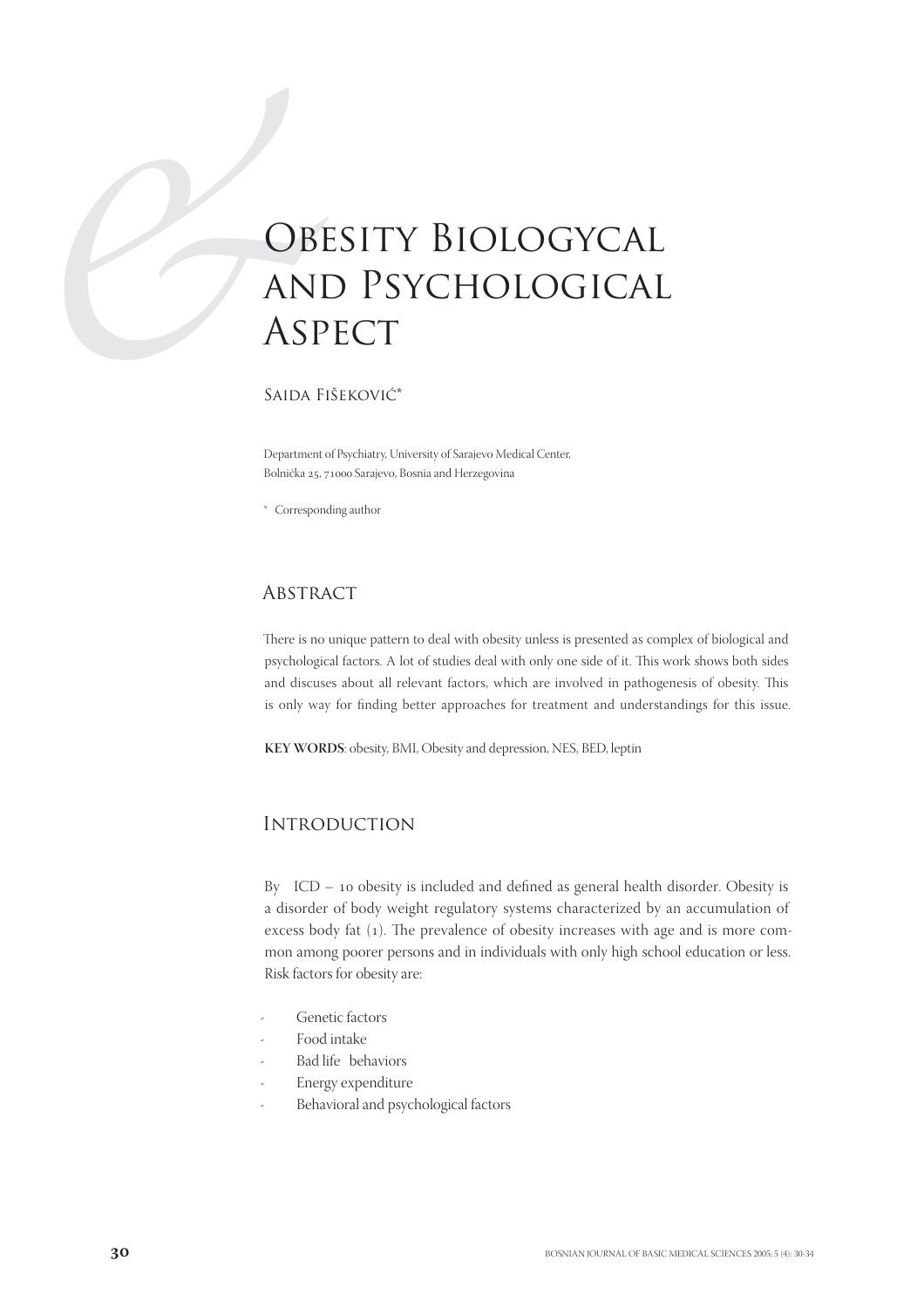# Assesment of Obesity

The amount of body fat is difficult to measure directly, and is usually determined from an indirect measure – the body mass index (BMI) that has been shown to correlate with the amount of body fat in most individuals (1).  $BMI = (weight in kg) / (height in m<sup>2</sup>)$ 

BMI gives a measure of relative weight, adjusted for height. Healthy range for BMI is  $19.5 - 25.0$ , between 25 and 29,9 are considered overweight, and equal or greater than  $30$  are defined as obesity  $(2)$ .

# Anatomic and Biochemical Differences in Fat Deposition

The anatomic distribution of body fat has major influence on associated health risks. There are two types of fat distribution recognized as: Apple – shaped or upper body obesity, and is associated with a greater risk for hypertension, dyslipidemia, diabetes, insulin resistance and coronary heart diseases, and second Peer shaped or lower body obesity which is defined as relatively benign health wise, and is common in females. Abdominal fat cells are much larger and have a higher rate of fat turnovers than do lower body fat cells. The abdominal adipocytes are also hormonally more responsive than



fat cells in legs and buttocks. Substances released from abdominal fat are absorbed via portal vein so have direct access to the liver. By contrast, free fatty acids from gluteal fat enter the general circulation, had had no preferential action on hepatic metabolism (Figure ).

## Set Point Theory

The observation prompted the theory that each individual has a biologically predetermined "set point" for body weight. The body attempts to add adipose tissue when the body weight falls below the set point, and to lose weight when the body weight is higher then the set point. This point is biological balance between factors influence food intake and energy expenditure, so body weight is stable as long as the behavioral and environmental factors that influence energy balance are constant.

#### GENETIC CONTRIBUTIONS TO OBESITY

Obesity behaves as complex polygenic disease involving interactions between multiple genes and environment. Classic twin studies have estimated high levels of hereditability of body weight, the percent of variance accounted for is about  $80\%$  (3). Even a study of identical twins separated at birth, a method that avoids the bias in classic twin studies, estimated hereditability at nearly this level  $(4)$ . Environmental factors clearly influence the development of obesity, as shown by the powerful influence of social class and, strikingly, by the rapid, epidemic increase in obesity in recent years  $(5)$ . These influences include the consumption of calorically dense, highly palatable foods and a deficit in physical activity (6).

#### MOLECULES THAT INFLUENCE OBESITY

Afferent, or incoming neural signals, circulating hormones, and metabolites- that impinge on hypothalamus influence appetite. This diverse signals prompt release of hypothalamic peptides, and activate outgoing efferent signals (Figures  $2,3$ ).

### HORMONES OF ADIPOSE TISSUE:

- leptin ( is secreted by fat cells and act on hypothalamus to regulate the amount of body fat through control of appetite and energy expenditure).
- adiponectin and resistin (may mediate insulin resistance observed in obesity)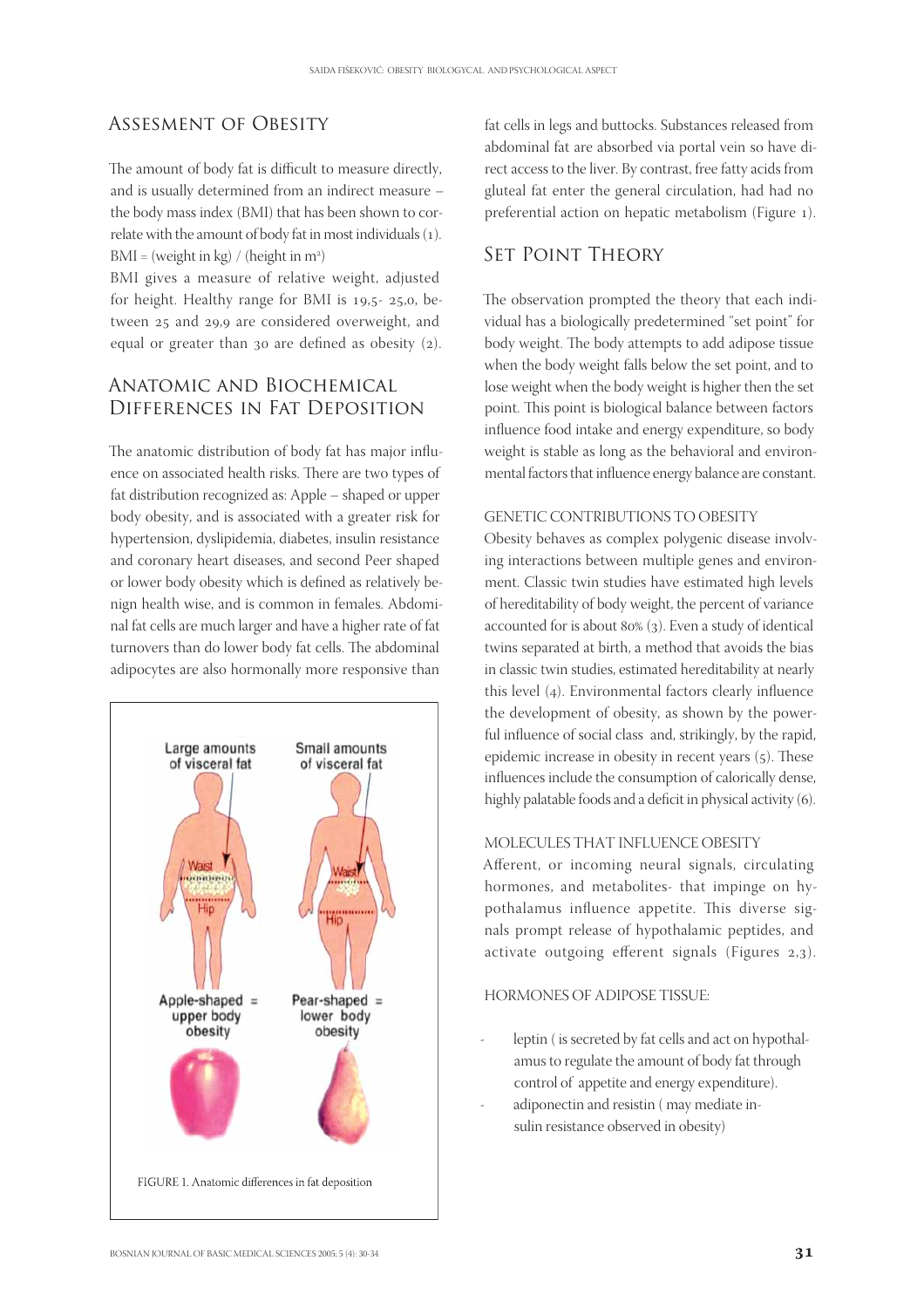



Other hormones :

- ghrelin (secreted by stomach is the only known as appetite – stimulating hormone)
- CCK (cholecystokinin released from gut can act as satiety signals to the brain)
- insulin (not only influence metabolism, but also promotes decreased energy intake)

#### OBESITY AND HEALTH

Obesity is correlated with increased risk of death, and is risk factor for a number of chronic conditions including: diabetes, hyperholesterolemia, high plasma triacylglycerols, hypertensionh, heart disease, some cancers, gallstones, arthritis, and gout. Abdominal obesity is highly associated with syndrome X known as metabolic syndrome (glucose intolerance, insulin resistance, hyperinsulinemia, dyslipidemia – low HDL, high VLDL, and hypertension). The relationship between obesity and associated morbidities is stronger among individuals younger than 55 years. After age  $74$ , there is no longer an association between increased BMI and mortality (Figures 4,5).

## Psychological Aspect

At least one prospective study has shown that the presence of clinical depression predicts the development of obesity (7). Major depression among children and adolescents ages 6 to 17 was found to predict a greater BMI in adult life than that of adults who had not been depressed as children or adolescents (BMI of 26.1 versus 24.2, respectively). In a study of the predictors of weight change occurring during unipolar depression, Stunkard et al. assessed 53 unmedicated outpatients across two distinct episodes of severe depression. There were at least two notable findings from this study. First, there was a high correspondence in the direction of weight change across the two episodes. Thus, patients who had gained weight during the first depressive episode tended to gain weight during their second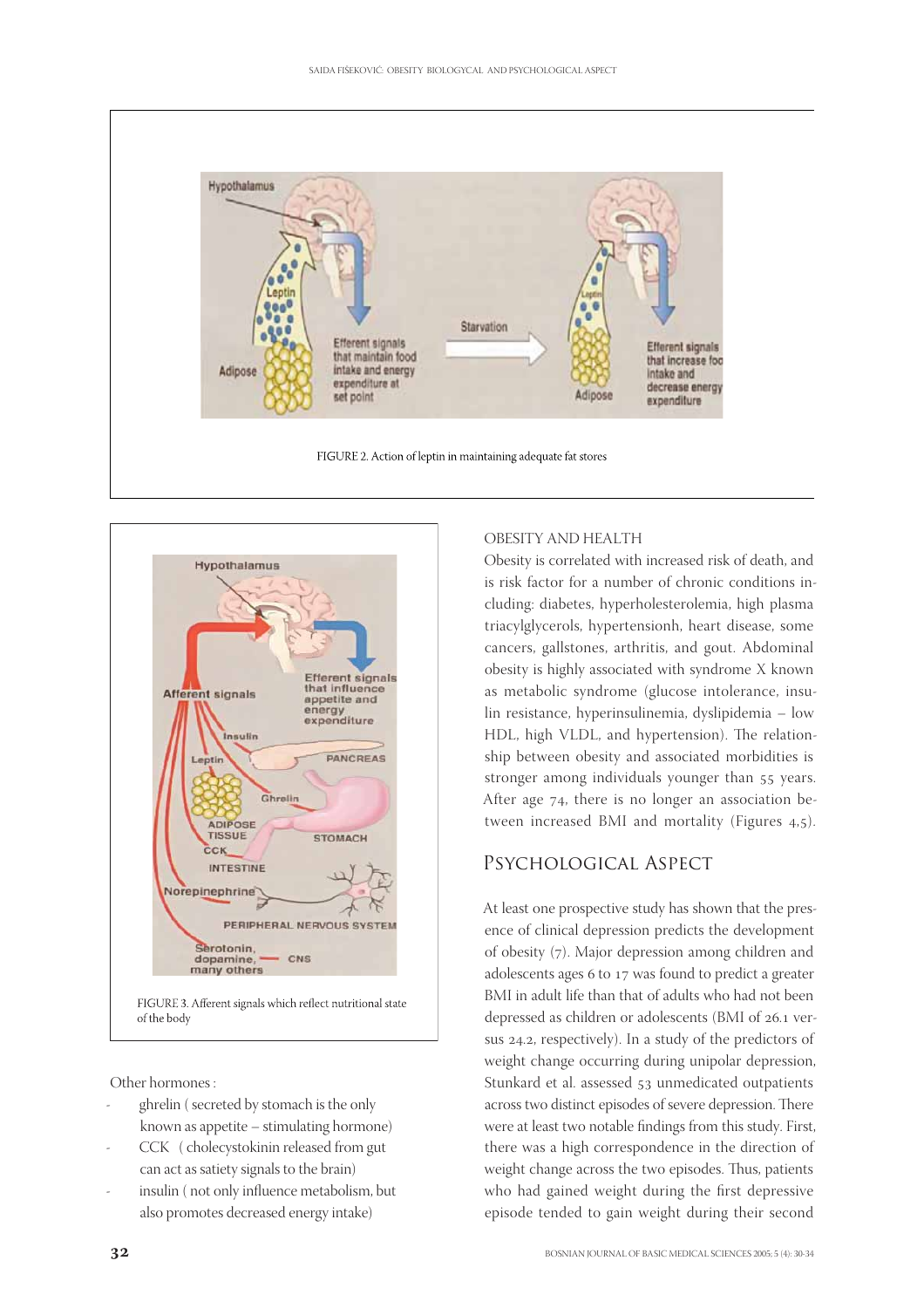

episode, whereas patients who had lost weight during the first depressive episode tended to lose weight again during their second episode. Second, BMI was positively associated with weight change during depressive episodes, such that heavier individuals tended to gain more weight ( $r=0, 30, p<0, 05$ ), thereby suggesting that the association between obesity and depression may depend on the patient's initial weight status (8). Several studies report that the relationship between obesity and depression differs for men and women. Istvan et al., for example, showed a positive relationship between depression and obesity among women but not among men (9). Similarly, Faith et al. found a positive relationship between neuroticism and BMI in women but not in men  $(10)$ .

# Disordered Eating

Disordered eating may mediate the relationship between depression and obesity. The experience of binge



eating (and its associated feelings of uncontrollable eating) may promote depression. From its first descriptions, BED has been strongly associated with depression  $(11,12,13)$ . Among a group of obese people,  $51\%$  of those with BED had a history of major depressive disorder (MDD) compared to 14% of those without BED. Sherwood et al. showed that improvements in bingeeating status predicted greater weight loss in treatment through a pathway that involved a decrease in depression.  $(14)$ . Night-eating syndrome (NES) (morning anorexia, evening hyperphagia, insomnia and nighttime awakenings to eat), may place people at increased risk for depression. $(15)$  A particularly interesting characteristic of the depression exhibited by people with NES is its distinctive circadian quality. Thus, among these patients, depressive mood is minimal in the morning, rises during the afternoon and evening, and reaches its peak late at night in conjunction with the most intense hyperphagia. Finally, it should be noted that cognitive-behavioral therapies for depression are effective for many people  $(16)$ .

## Conclusion

Obesity is increasing in industrialized countries because of a reduction in daily energy expenditure, and an increase in energy intake. The weight is determined by genetic and environmental factors. Obesity is correlated with increased risk of death, and is a risk factor for a number of chronic conditions. Correlation between obesity and psychiatric disease still is not included in DSM- IV, but a lot of recent studies suggested that there are significant connection between some eating disorders, depression and obesity. Newly discovered eating disorders such as NES and BED confirm it. All new approaches for resolving this issue includes varies of psychotherapy, such as cognitive, behavioral, sociotherapy, help groups.